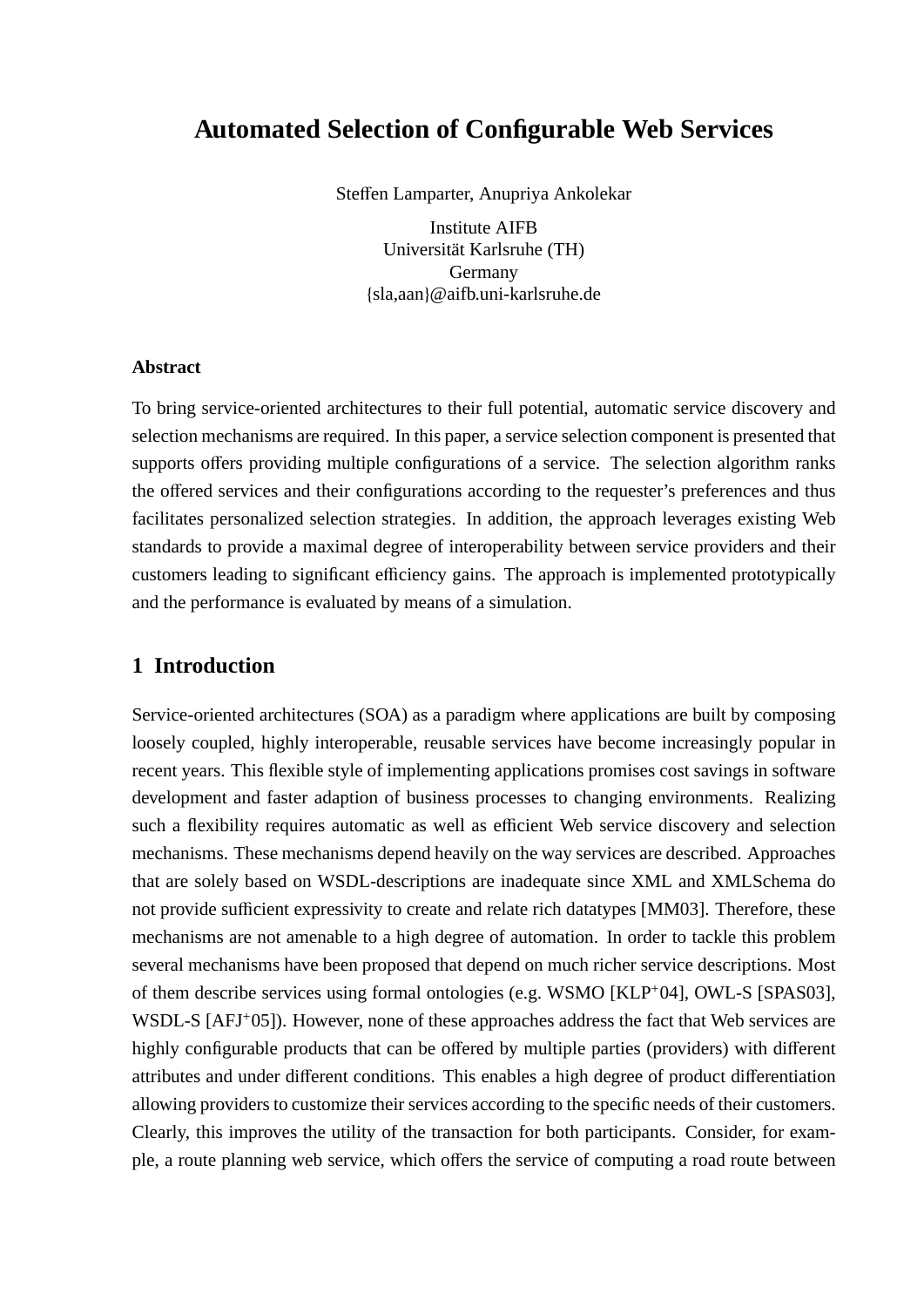two locations. Various configurations of the service may take into account the current traffic situation or weather situation when computing the route, or the service may be configured to compute the shortest or quickest route, one that avoids small roads and so on. Naturally, each configuration may have a different price attached. Decision making in markets with such complex services generally requires that both seller pricing functions as well as buyer scoring (preference) functions be taken into account.

In [LAO<sup>+</sup>06] a general policy framework is described that can be used to express pricing and scoring functions. The framework relies on existing or emerging internet standards and thus provides a high degree of interoperability. In this paper, we extend the work in several directions. First, it is shown how the policy framework can be applied to describe configurable Web service offers and requests. Second, the framework is augmented with an abstract selection model, which is independent from specific formalisms and implementations. Third, we present an approach to rank offers in scenarios where both requests and offers are configurable. In this context, we also show how preferences can be expressed directly within a query. The selection algorithm in the previous work deals only either with configurable requests or configurable offers, which are both stored in the knowledge base. Finally, we present a concrete implementation and initial performance evaluations of the system.

The paper is structured as follows. In Section 2 an abstract selection model is presented. In Section 3 this model is formalized with the standardized Web languages OWL, SWRL and SPARQL in order to provide interoperablity between Web service requesters and providers. After presenting an implementation and evaluation in Section 4, we discuss related work in Section 5 and conclude the work with a short outlook in Section 6.

# **2 Abstract Selection Model**

First, a *selection* is defined as a decision for the *best* available alternative, i.e. the Web service that is most appropriate to fulfill a certain task. In general, decisions require a choice and criteria by which different choices are judged. Hence, a selection can be regarded as an optimization problem with a certain objective function resulting in an understanding of "better" and "worse". In this section, we first introduce an abstract notation of the fundamental concepts in the domain and then present the optimization problem that has to be solved in order to derive a preference structure over the service offers.

**Definition 1 (Web Service Configuration)** *Let*  $S = \{s_1, \ldots, s_{|S|}\}$  *be the set of all Web services. Then, a Web service*  $s_i \in S$  *is described by the tuple*  $s_i = (I_i, O_i, C_i)$ *, where*  $I_i$  *represent the set of input messages that are required by the service si and* O*<sup>i</sup> the set of output messages that are returned by the service si, respectively. Furthermore, a Web service is characterized by a set of feasible configurations*  $C_i$  *with*  $C_i \subseteq C$ *, where* C *is the cartesian product of the discrete*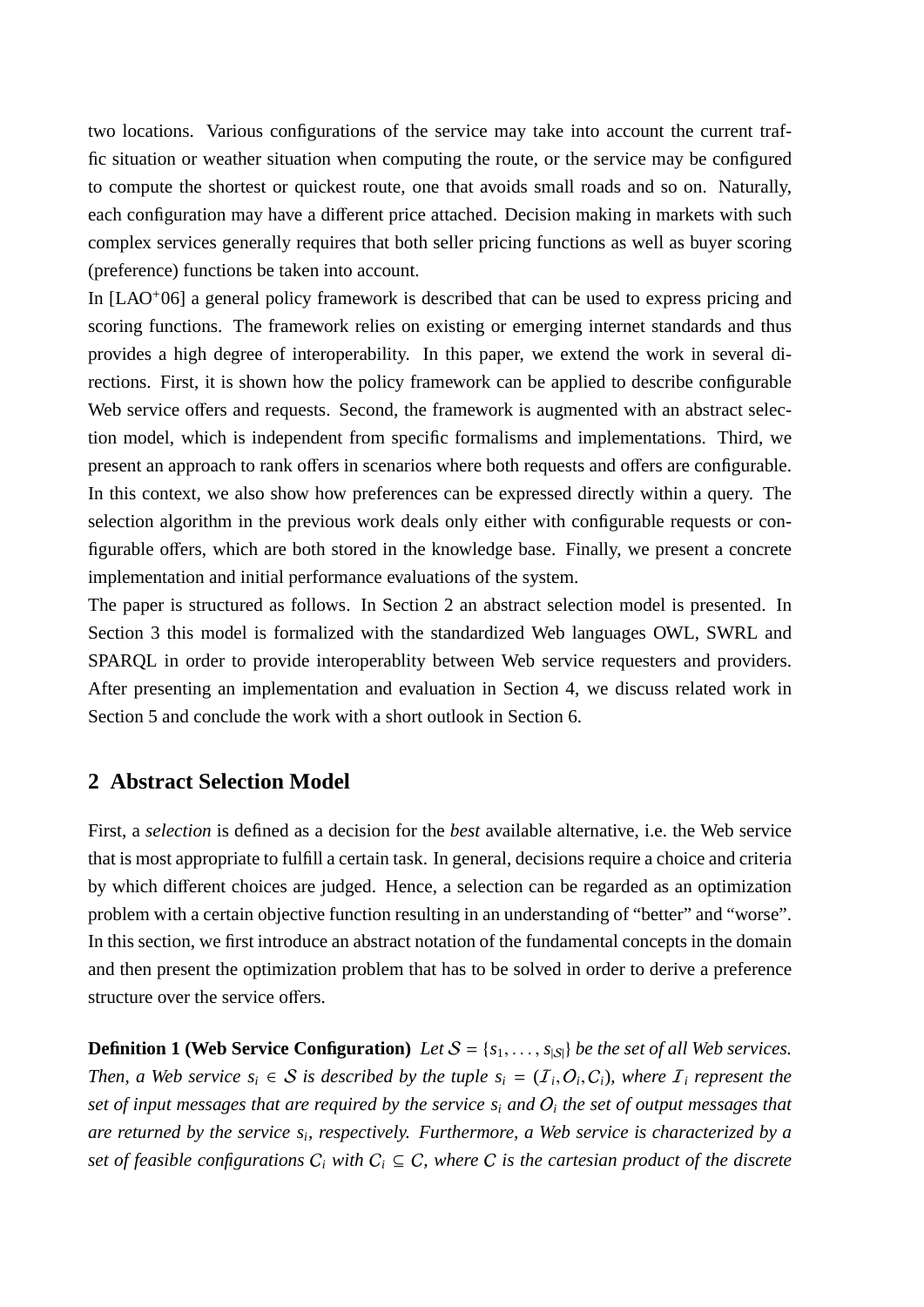*service attributes*  $\mathcal{A}_1, \ldots, \mathcal{A}_n$ , *i.e.*  $C = \prod_{r \in \{1,\ldots,n\}} A_r$ . In this context, each  $c \in C$  is a vector  $c = (a_{1k_1}, \ldots, a_{jk_j}, \ldots, a_{nk_n})$ , where  $a_{jk_j}$  represents the  $k^{th}$  value of attribute j.

Recall the route planing example mentioned in section 1. Here the set  $I_i$  represents locations and  $O_i$  the route between these locations. Moreover, we have three attributes: (i) The route type which refers either to the quickest or cheapest route; (ii) one attribute that indicates whether traffic information is taken into account; (iii) and one attribute that allows to include or exclude weather information. These attributes are used to configure the service according to the requesters preferences. For instance, one specific route service configuration is a routing functionality that returns the quickest route including traffic and weather information. Note that according to Definition 1, service functionality is solely defined by inputs as well as outputs and attributes comprise only discrete and static non-functional service properties.

In order to enable Web service transactions between providers and customers, Web service offers and requests have to be specified. Their main purpose is to attach prices as well as preferences to the service configurations. In the following, we formally define how offers and requests can be specified for configurable services. More general approach (e.g. including discount rules) see [BK05].

**Definition 2 (Web Service O**ff**er)** *Assume a set of providers* P *as well as a set of Web service o*ff*ers* Θ*. Then, p* ∈ P *is an arbitrary provider o*ff*ering service op* ∈ Θ*. A Web service o*ff*er is characterized by a vector*  $o_p = (s_p, G_p)$ *, where*  $s_p \in S$  *represents the provided service and*  $G_p: C_p \to \mathbb{R}$  *the pricing function that assigns a certain price to each configuration c*  $\in C_p$  *of the service sp. We assume that the pricing function is described by an additive function, where*  $g_{pj}$  *represents the pricing function of provider p for attribute j.*  $w_j^g$  *can be used to adjust the influence of the di*ff*erent attributes on the price.*

$$
G_p(c) = G_p(a_{1k_1}, \dots, a_{jk_j}, \dots, a_{nk_n}) = \sum_{j=1}^n w_j^g g_{pj}(a_{jk_j}) \text{ with } \sum_{j=1}^n w_j^g = 1 \tag{1}
$$

That means an offer assigns an additive pricing function to a Web service description. The pricing function maps the configurations contained in the service description to a certain price. This approach allows for encoding pricing information in an efficient way. This is required since adding price markup to each configuration would exhibit combinatorial features [BK05]. By means of Function 1, the provider has to define only *n* pricing functions instead of adding  $\prod_{j=1,\dots,n} |A_j|$  price markups. For instance, in the simple route planning example, pricing information can be expressed via six attribute value/price-tuples instead of adding price markups to eight configurations. Of course, for more complex services the efficiency gains are much higher. In the following, a Web service request is defined analogously.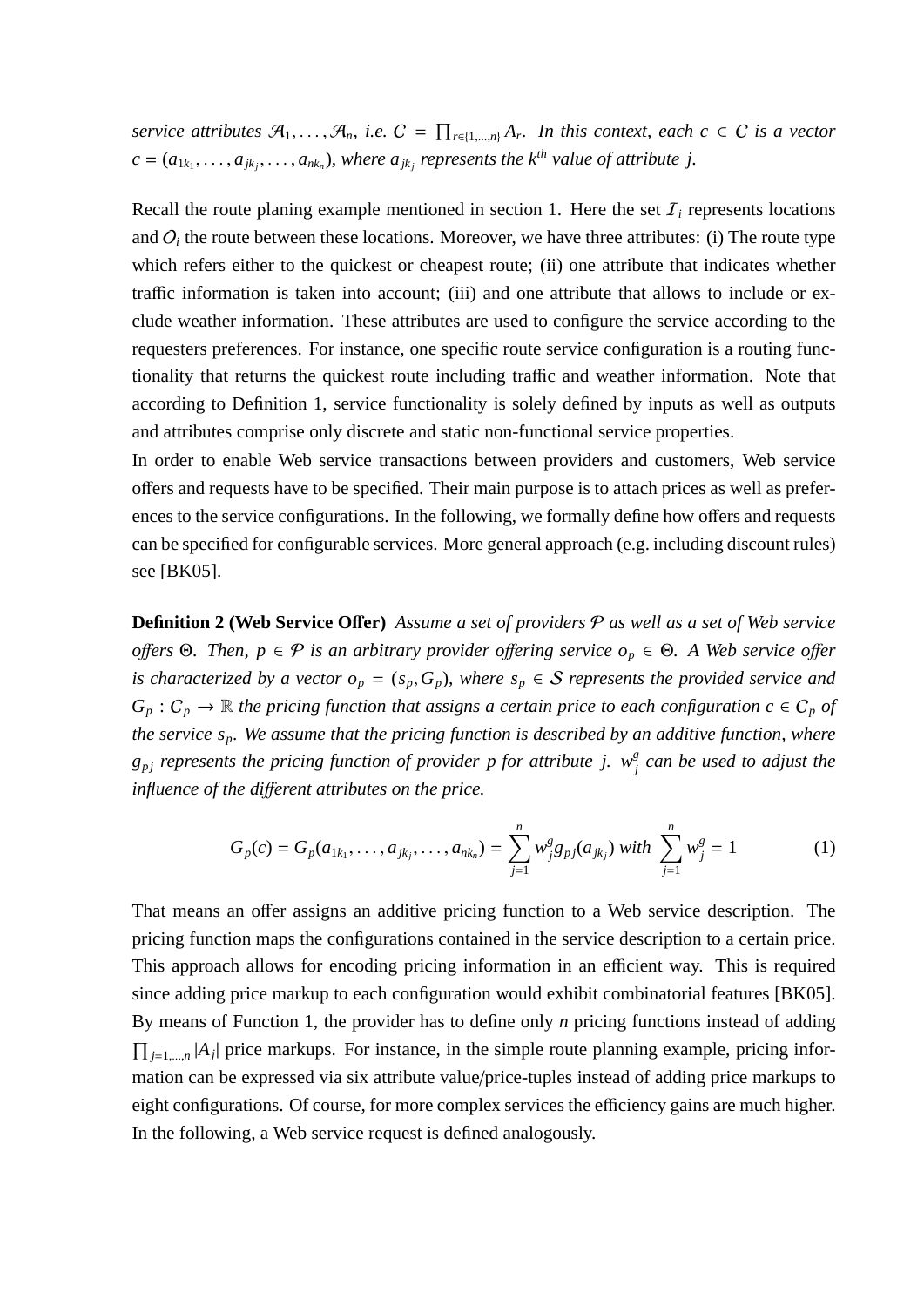**Definition 3 (Web Service Request)** *Given a set of customers* B*, a Web service request is defined as a vector*  $r_b = (s_b, F_b)$ *, where*  $b \in B$  *is the issuer of the request and*  $s_b \in S$  *the requested service. The preferences of the customer are defined by a standard additive scoring function*  $F_b: C_b \to \mathbb{R}$  *that assigns a certain score to each requested configuration*  $c \in C_b$ *. A configuration which is not requested leads to a score of zero.*  $f_{bj}$  *is the scoring function of requester b for attribute j. Attribute values that are forbidden a score of minus infinity is assigned, i.e.*  $f_{bj} = -\infty$ *.*  $w_j^f$  is the relative importance of attribute j.

$$
F_b(c) = \begin{cases} \sum_{j=1}^n w_j^f f_{bj}(a_{jk_j}) & \text{if } c \in C_b, \\ 0 & \text{otherwise.} \end{cases} \quad \text{with } \sum_{j=1}^n w_j^f = 1 \tag{2}
$$

For the additive scoring function we have to assume mutual preferential independency between the attributes [KR76]. However, as discussed in [LAO<sup>+</sup>06], from a technical perspective we can express preferences over dependent attributes using a higher dimensional function. Of course, specification of preferences is much harder for the requesters in this case.

In order to find the services that are suitable for a certain task, the inputs and outputs of the requested service  $s<sub>b</sub>$  are compared with those of the offered services. This is done according to the following matching rule.

**Definition 4 (Functional Match)** Let  $r_b$  be a request for service  $s_b$  with the corresponding *inputs*  $I<sub>b</sub>$  *and outputs*  $O<sub>b</sub>$ *. Analogously,*  $o<sub>p</sub>$  *<i>is a Web service offer containing the service*  $s<sub>p</sub>$  *with the inputs*  $I_p$  *and outputs*  $O_p$ *. Then,*  $r_b$  *functionally matches*  $o_p$  *iff*  $I_p \subseteq I_b$  *and*  $O_b \subseteq O_p$ *. A functional match is indicated by the notation*  $r_b = f_o$ *, The set*  $\Theta^r \subseteq \Theta$  *contains the service offers that functionally match a given request*  $r_b$ *, i.e.*  $\Theta^r = \{o_b \in \Theta | r_b =_f o_b\}$ 

The intuition behind this approach is that only those Web service offers match that provide at least the requested information while requiring at most the input specified in the request.

Finding the optimal service configuration involves two steps: selecting the best configuration for each provider and choosing the best provider based on the optimal configurations. First, we formulate the optimization problem that allows determining the best configuration  $c \in C_p$ offered by a provider  $p \in \mathcal{P}$ .

The objective function that has to be optimized represents the difference between the score assigned to a certain configuration by the requester and the price of this configuration. The corresponding optimization problem can be formulated as follows:

$$
\max_{c_i \in C_p} F_b(c_i) - G_p(c_i) \tag{3}
$$

A naive approach to solve this problem is to iterate over all configurations, calculate the individual utilities and rank the configurations accordingly. The overall complexity of such an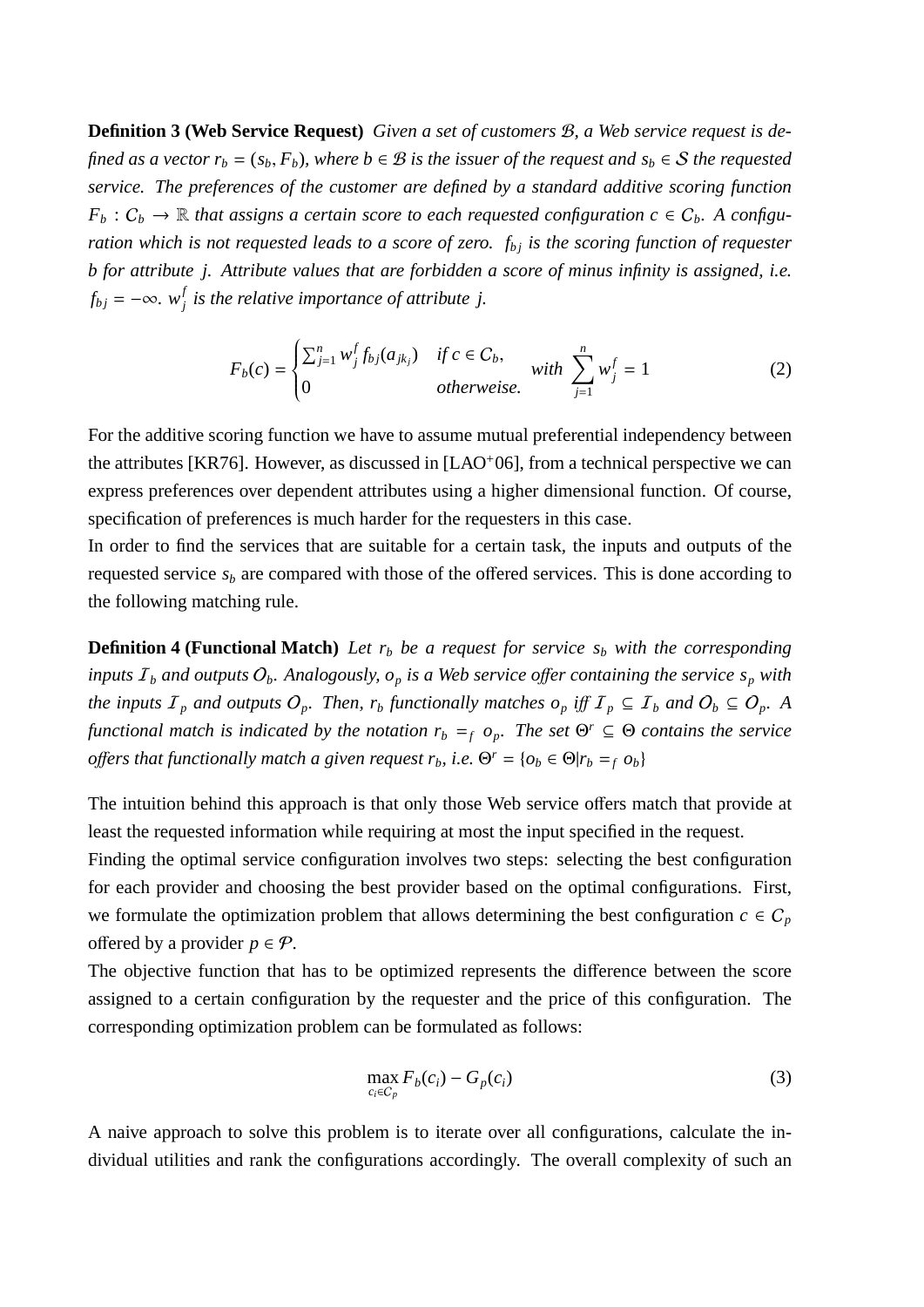algorithm is given by  $|O|\sum_i |\mathcal{A}_i|$ , where  $|O|$  is the number of offers and  $\sum_i |\mathcal{A}_i|$  the number of possible configurations. Since the number of configurations is exponential in the number of attributes this approach might be inefficient for very complex services. However, in a first step such a naive approach seems to be appropriate, since current Web service descriptions usually consider only relatively few non-functional properties.

Having determined the optimal configuration  $c_o^*$  and utility  $u_o^*$  for each offer  $o$ , we derive a preference structure as follows:

**Definition 5 (Preference Structure)** *A preference structure on* O *is defined by the complete, transitive, and reflexive relation*  $\geq$ , which defines a weak preference order over the alternatives *as follows:*  $∀o_1, o_2 ∈ O: o_1 ≥ o_2 ⇔ o_1$  *is preferred to o<sub>2</sub>. Consequently, a preference structure can be constructed from the requester's utility as follows:*  $o_1 \geq o_2 \Leftrightarrow u_{o_1}^* \geq u_{o_2}^*$ *.* 

Therefore, a reasonable selection rule would be to select  $o^* \in O$  iff  $\forall o \in O : o^* \ge o$ . Of course, depending on the application also other matching approaches might be required. For example, one might want to select the ten best services to invite them for further negotiations. Based on the abstract selection model introduced above, the next section deals with implementing this model in an open and heterogenous environment using existing standards and tools.

# **3 Ontology-based Representation**

In this section, we show how the abstract selection model introduced above can be implemented with a standardized logical formalism providing a common understanding between providers and customers. We realize this by means of ontologies, which became an important technology for knowledge sharing in distributed, heterogeneous environments, particularly in the context of the *Semantic Web*. 1

#### **3.1 Ontology formalism**

An ontology is a set of logical axioms that formally define a shared vocabulary [Gru93]. By committing to a common ontology, software agents can make assertions or ask queries that are understood by the other agents.

In order to guarantee that these formal definitions are understood by other parties (e.g. in the web), the underlying logic has to be standardized. The Web Ontology Language (OWL) standardized by the World Wide Web Consortium (W3C) is a first effort in this direction [W3C04]. OWL-DL is a decidable fragment of OWL and is based on a family of knowledge representation formalisms called *Description Logics (DL)* [BCM<sup>+</sup>03]. Consequently, our notion of an ontology is a DL knowledge base expressed via RDF/XML syntax to ensure compatibility with

 $\frac{1}{1}$ http://www.w3.org/2001/sw/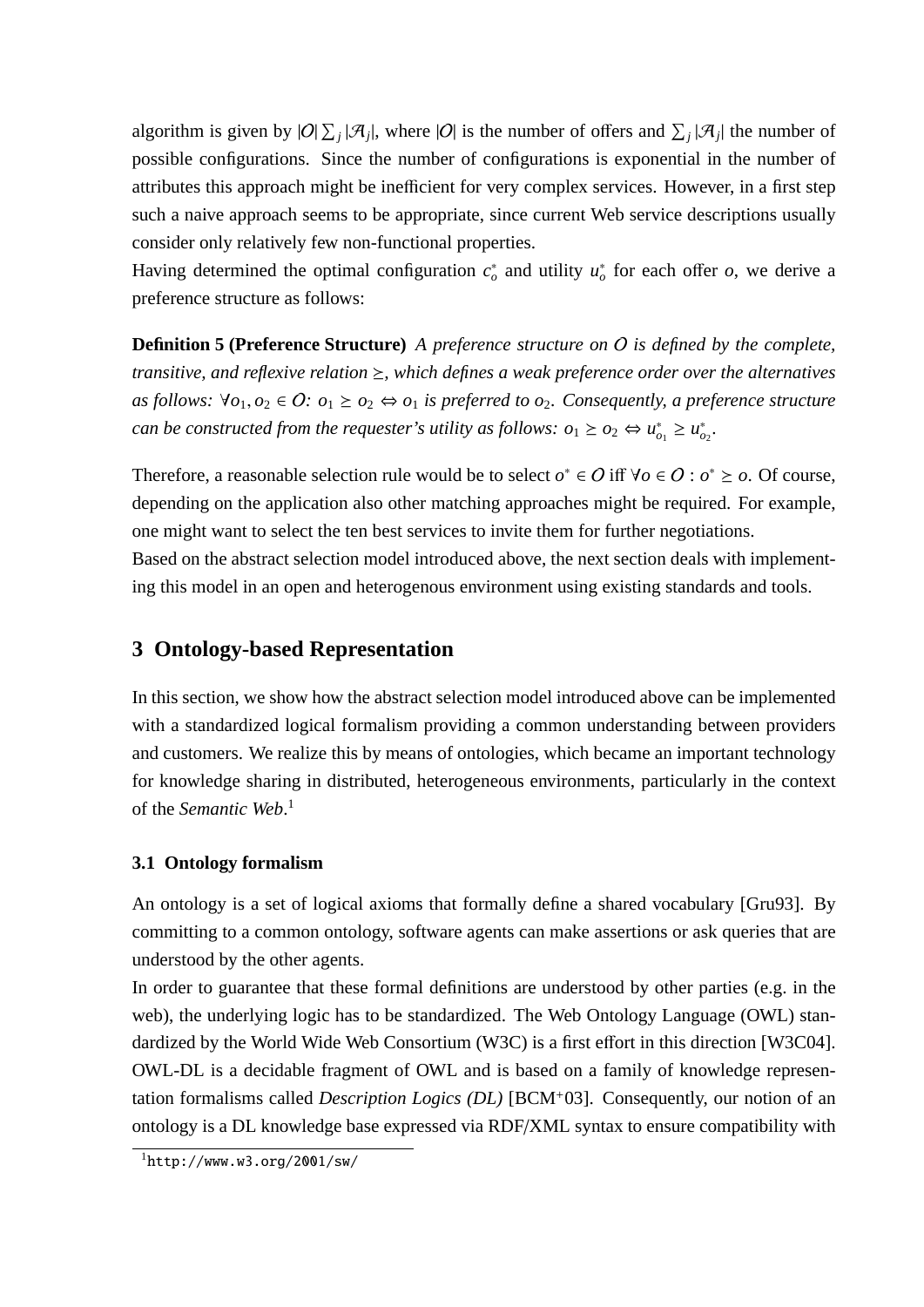| DL Syntax       | Semantics                                                           |
|-----------------|---------------------------------------------------------------------|
|                 |                                                                     |
|                 |                                                                     |
| $C \sqcap D$    | $C^I \cap D^I$                                                      |
| $C \sqcup D$    | $C^I \cup D^I$                                                      |
| $\forall R.C$   | ${a \in \Delta^I   \forall b.(a, b) \in R^I \rightarrow b \in C^I}$ |
| $\exists R.C$   | ${a \in \Delta^I \mid \exists b.(a, b) \in R^I \land b \in C^I}$    |
| $C \sqsubset D$ | $C^I \subset D^I$                                                   |

Table 1: Selected DL constructs and their model theoretic semantics (for a full list see  $[BCM+03]$ .

existing World Wide Web languages. The meaning of the modeling constructs provided by OWL-DL like concepts, relations, datatypes, individuals and data values is formally defined via a model theoretic semantics. The mapping for certain common DL axioms is shown in table 1. The meaning of an axiom defines certain constraints on the model. For example, we can define that the concept *Book* is a subconcept of *Product* (i.e. *Book*  $\subseteq$  *Product*). In this case, the interpretation of *Book* has to be a subset of the interpretation of *Product*, i.e. the set of objects that are books is a subset of the set of objects that are products (*Book<sup>I</sup>*  $\subseteq$  *Product<sup>I</sup>*). By means of the interpretation  $I$  the model introduced in section 2 can be expressed using Description Logics in a straightforward way as shown in the next sections.

However, we require additional modeling primitives not provided by OWL-DL. For example, modeling triangle relations between concepts is required. In contrast to OWL, rule languages can be used to express such triangle relation. The Semantic Web Rule Language (SWRL) [HPS04, HPSB<sup>+</sup>04] allows us to combine rule approaches with OWL. Since reasoning with knowledge bases that contain arbitrary SWRL expression usually becomes undecidable [HPS04], we restrict ourself to *DL-safe* rules [MSS05]. DL-safe rules keep the reasoning decidable by placing constraints on the format of the rule, namely each variable occurring in the rule must also occur in a non-DL-atom in the body of the rule. This means the identity of all objects referred to in the rule has to be known explicitly. Since we deal only with known instances in our application, this is no restriction to our apporach. To query and reason over a knowledge base containing OWL-DL as well as DL-safe SWRL axioms we use the KAON2 inference engine2.

For the reader's convenience we define DL axioms informally via UML class diagrams, where UML classes correspond to OWL concepts, UML associations to object properties, UML inheritance to subconcept-relations and UML attributes to OWL datatype properties [BVEL04]. For representing rules we rely on the standard rule syntax as done in [HPSB+04, MSS05].

<sup>2</sup>available at http://kaon2.semanticweb.org/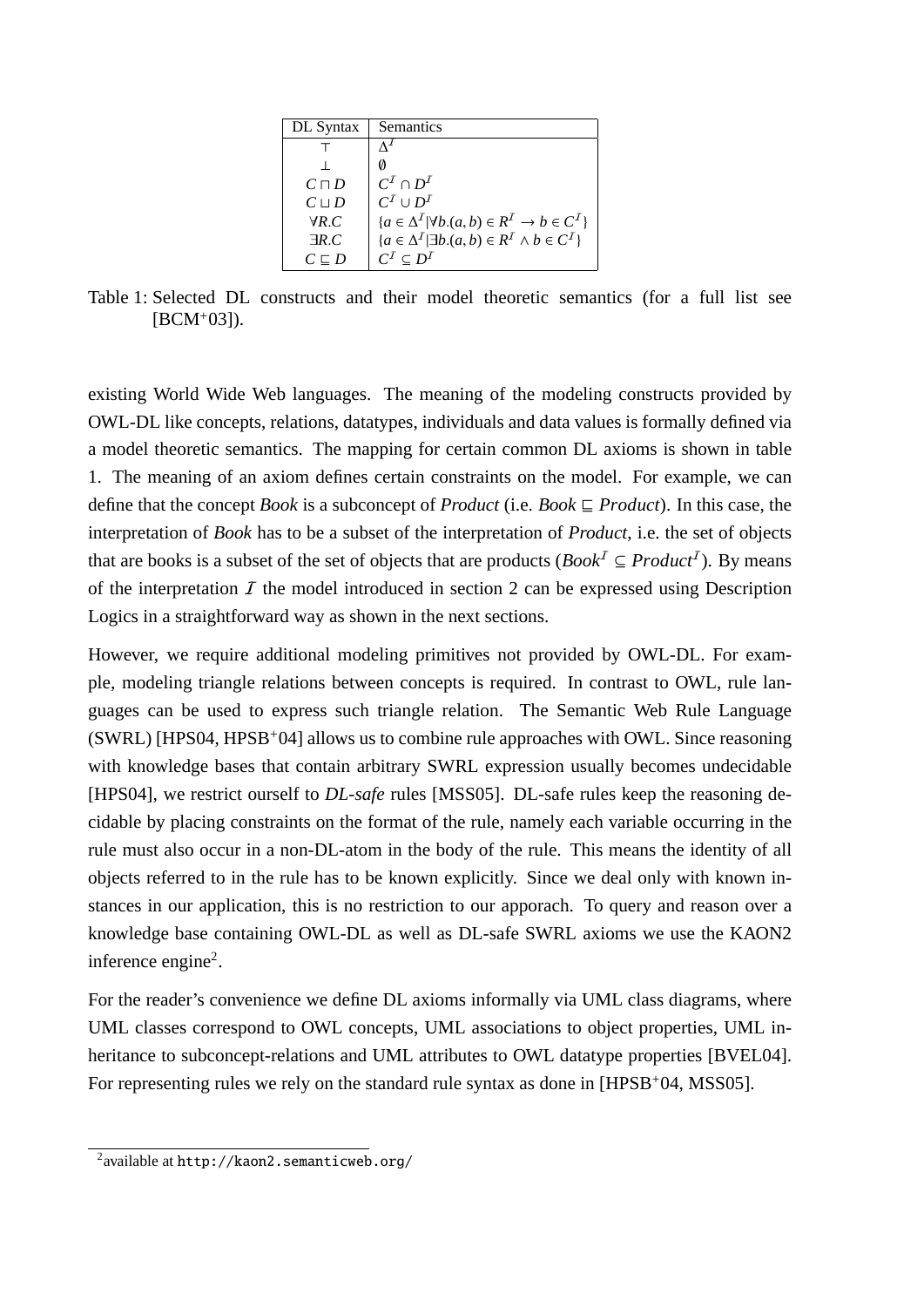

Figure 1: Web Service Offer Ontology

### **3.2 Modeling Web Services**

In this section, it is shown how the abstract Web service model specified in Definition 1 can be formalized using OWL-DL. Note that some additional assumptions are required to derive a formally sound model.

Figure 1 sketches the modeling approach. For modeling Web services the classes within the dashed box are relevant. We introduce the concepts *Service*, *Input*, *Output*, *Configuration* and *Attribute* referring to the sets S, I, O and  $\mathcal{A}_1$  to  $\mathcal{A}_n$  in Definition 1, respectively. A Service is characterized by their *Inputs*, *Outputs* and *Configurations* involved. This is reflected by the relations *inputInformation*, *outputInformation*, and *supports*, which are formally defined by the following axiom:

*Service* 
$$
\sqsubseteq
$$
  $\top$   $\sqcap$  *linputInformation*.*Input*  $\sqcap$  *YinputInformation*.*Output*  $\sqcap$   
*Journal of  $\top$  Output*  $\sqcap$  *Output Method Output*  $\sqcap$   
*Supports*. *Configuration (4)*

This axiom makes sure that each service has at least an *Input* and *Output*. In addition, each service has to support at least one *Configuration*. Recall in our abstract model a configuration  $c_i \in C$  is a vector  $c_i = (a_{11}, \ldots, a_{ii}, \ldots, a_{nm})$  containing one value  $a_{ii}$  for each attribute. Hence, we introduce *Configuration* as those individuals that refer to exactly one individual of each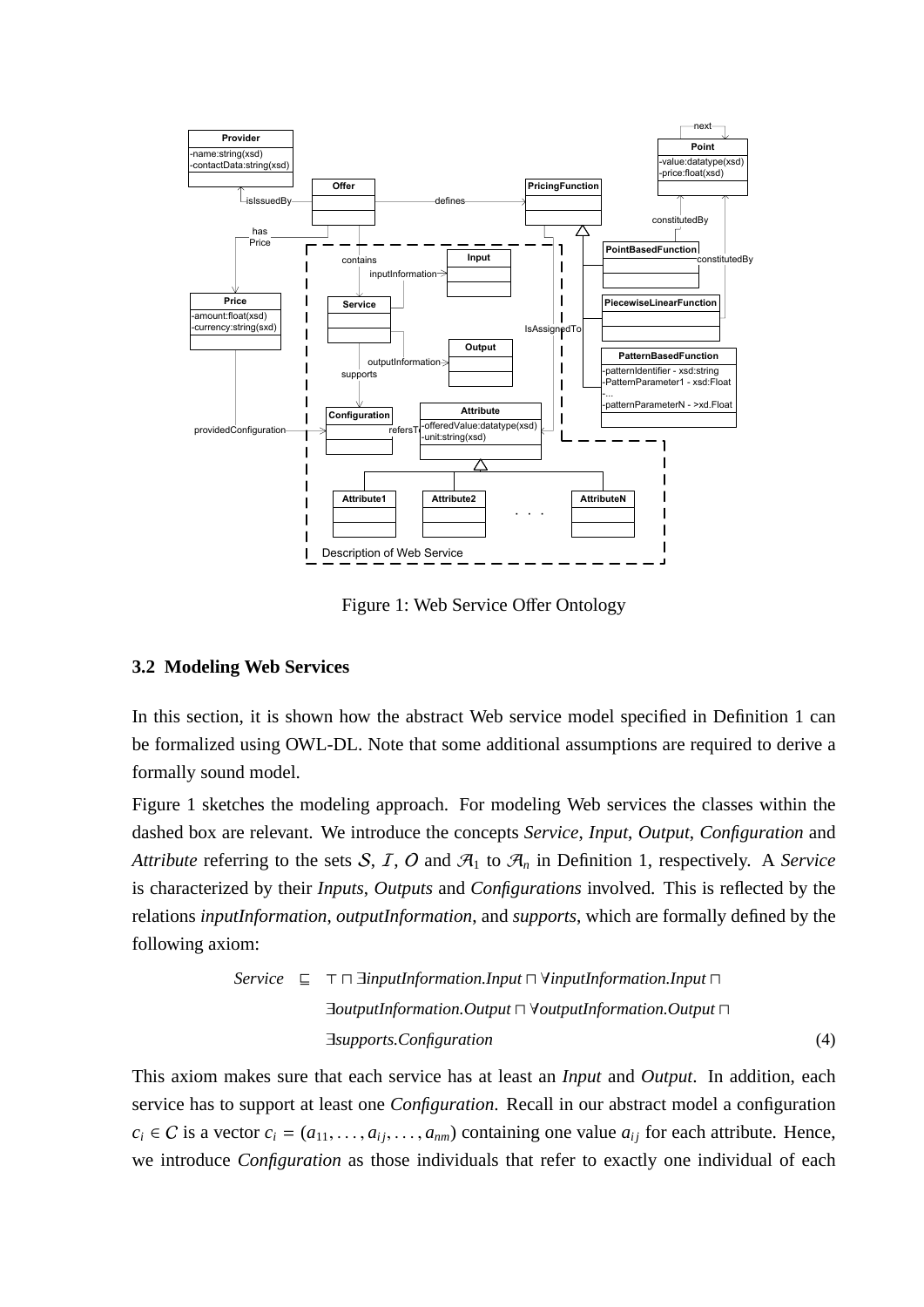attribute. Assume the concepts  $Attribute1 \subseteqAttribute$ ,...,  $AttributeN \subseteqAttribute$  which refer to the sets  $\mathcal{A}_1$  to  $\mathcal{A}_n$  Then a *Configuration* is defined as follows:

$$
Configuration \subseteq \top \sqcap =_1 \refersTo.Attribute1 \sqcap \cdots \sqcap =_1 \refersTo.AttributeN \tag{5}
$$

Each *Attribute* has to have at least two datatype properties: one property representing the *o*ff*ered value* as well as one property defining the *unit* a certain attribute is measured.

This means in the route planning scenario a service would be described by the three object properties *start*, *destination* and *result*, where *start* and *destination* are subproperties of *inputInformation* and *result* is a subproperty of *outputInformation*. <sup>3</sup> Then a route planing service is defined as follows:

*RowtePlanning* 
$$
\subseteq
$$
 *Service*  $\sqcap$  =<sub>1</sub> *start.Location*  $\sqcap$  =<sub>1</sub> *destination.Location*  $\sqcap$  *break. Route* (6)

Furthermore, the service is described by three *Attributes*: *Weather*  $\subseteq$  *Attribute*, *Traffic*  $\subseteq$ *Attribute* and *RouteType*  $\subseteq$  *Attribute*. Each of them could be instantiated by two attribute values, which leads to eight possible configurations that can be provided.

After introducing the primitives for modeling Web services in the next sections we show how offers and requests for a certain Web service can be formalized.

#### **3.3 O**ff**er Specification**

According to Definition 2 an offer  $o \in \Theta$  is characterized by a provider  $p \in \mathcal{P}$  offering a service  $s \in S$  under a certain pricing policy  $G_p(c_i)$ , where  $c_i$  represents an arbitrary service configuration  $c_i \in C_p$ . For modeling the set of offers  $\Theta$  we introduce the concept *Offer* which *contains* a *Service* and *is issued by* a *Provider*. These simple facts are visualized in Figure 1. Furthermore, prices are attached to the various Web service configurations by means of a function  $G_p(c_i)$ . To capture this relations the concept *Price* is introduced that relates an *Offer*, a *Configuration* and the corresponding *amount*. This is required since OWL does not support tertiary relations. The datatype property *amount* is determined by function 1. Such functions are modeled using the concept *Pricing Function*. A thorough discussion how such policies can be modeled using OWL-DL and DL-safe SWRL rules is given in [LAO<sup>+</sup>06]. In the following we focus one of the approaches - called *Point Based Function*.

In case of a *Point Based Function* the pricing function is modeled by specifying sets of points in  $\mathbb{R}^2$  that explicitly map attribute values to prices. This is particularly relevant for nominal attributes. As depicted in Figure 1, *Point Based Functions* are *Pricing Functions* that are *constituted by* a set of *Points*. Thus, the datatype property *value* refers to exactly one attribute

<sup>3</sup>Note that the examples given in this paper are simplified. To be precise one would have to model *Input* and *Output* as roles that are played by information objects representing location or route information. For a more detailed modeling approach based on the foundational ontology DOLCE see [LAO+06, OLG+06]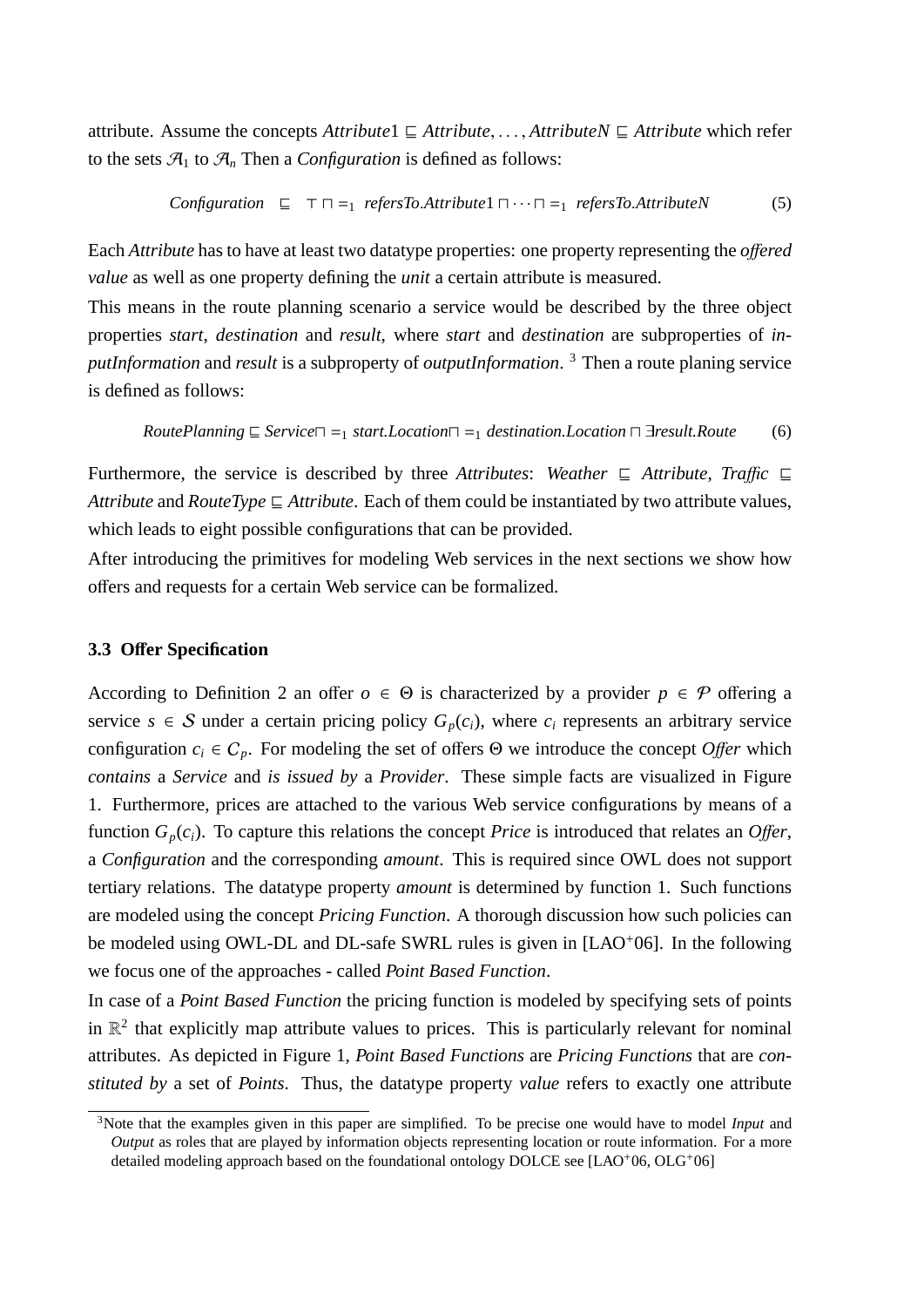value  $a_{jk}$  and the datatype property *price* to exactly one price  $g_j(a_{jk})$  that is assigned to this attribute value. OWL datatypes mainly rely on the non-list XML Schema datatypes. Depending on the attribute, *value* either points to a *xsd:string*, *xsd:integer* or *xsd:float*. A *price* is represented by a *xsd:float*. The reference to the attribute *j* for a function  $g_j$  is defined via the *isAssignedTo-relation.* Having this information the overall price  $G_p(c_i)$  a provider attaches to a certain configuration *ci* can be calculated using formula 1, which can be formalized using the following DL-safe rule:

$$
amount(?p, ?pr) \leftarrow \text{offer}(?o), hasPrice(?o, ?p), providedConfiguration(?p, ?c),
$$
\n
$$
\bigwedge_{j \in \{1, \ldots, n\}} (Attribute_j(?a_j), refersTo(?c, ?a_j), offeredValue(?a_j, ?av_j),
$$
\n
$$
assignedTo(?f_j, ?a_j), constitute dBy(f_j, p_j), value(?p_j, ?v_j),
$$
\n
$$
equal(?v_j, ?av_j), price(?p_j, ?pr_j)), sum(?pr_1, \ldots, ?pr_n, ?pr)
$$
\n(7)

Note that rule 7 is not generic with respect to the number and types of the attributes used. However, a more general rule definition is not possible since this would require allquantification in rule bodies, which is not possible using SWRL. Since the rule is generic with respect to the offers, it is possible to generate the rule once for a certain service type. Hence, we believe that this is no restriction in practice. To improve readability, the conversion of measurement units that might be required is omitted in rule 7. *Point Based Function* thus allow to decrease the number of required price specifications from  $\prod_{j=1}^n |\mathcal{A}_j|$  to  $\sum_{j=1}^n |\mathcal{A}_j|$ . Using other function specifications, like *Pattern-based Functions* or *Piecewise Linear Functions*, further improvements are possible.

Having shown how offers can be specified using OWL-DL and DL-safe SWRL rules, in the next section we focus on formalizing request in a way that allows a customer to derive a set of services ordered according to her preferences.

#### **3.4 Request Specification**

The aim of this step is to formalize the requester's goals in a way that facilitates the discovery of offers meeting these goals. According to Definition 3, a request defines the properties of an object that is required by a customer in an abstract way, i.e. without referring to a concrete name or identifier. In databases, *queries* are seen as such "intentional" denotations of objects [LL87]. For expressing queries we rely on the emerging standard  $SPARQL<sup>4</sup>$ , which provides a protocol and query language for RDF and OWL-DL ontologies. SPARQL is supported by the reasoner KAON2. The discovery of suitable offers has to be sound and complete, i.e. all relevant offers are returned while no irrelevant offers are contained in the result set. In addition, a ranking of the results according to the requesters preferences should be provided. In the following,

<sup>4</sup>SPARQL, W3C Candidate Recommendation (6 April 2006), available at http://www.w3.org/TR/ rdf-sparql-query/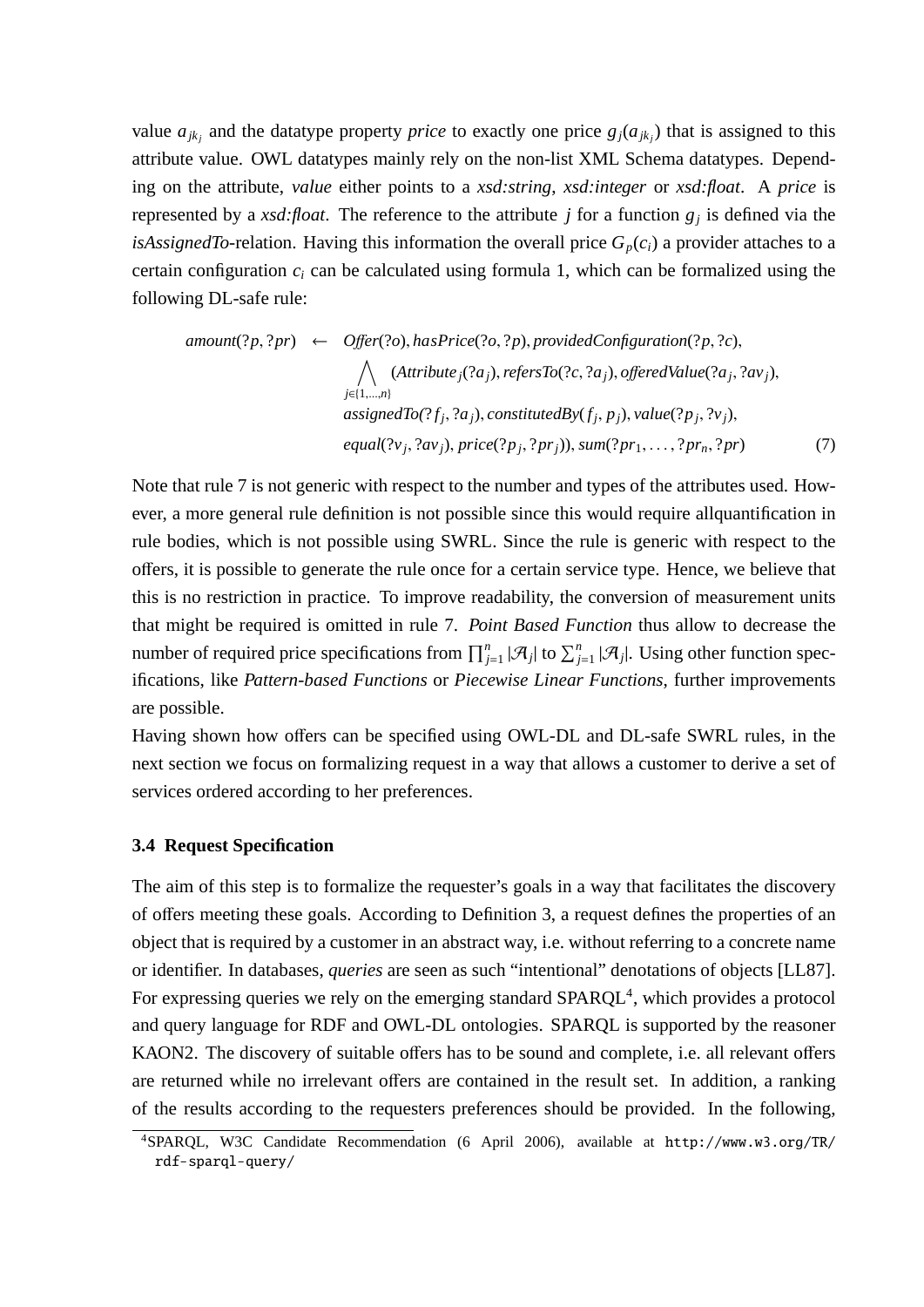we gradually show how a SPARQL-query is formulated that enables expressing a Web Service Request (Definition 3).

In a first step, we determine the set of suitable services, i.e. those services that provide the right functionality. In this context, we mainly implement the functional matching introduced in Definition 4. A functional match is realized if  $\mathcal{I}_p \subseteq \mathcal{I}_b$  and  $\mathcal{O}_b \subseteq \mathcal{O}_p$ . Consequently, in DL this amounts to checking the entailment of concept subsumption, i.e. *Input<sub>p</sub>*  $\subseteq$  *Input<sub>b</sub>* and  $Output_{b} \subseteq Output_{p}$ . This is a very common approach already used for service matching in [PKPS02, NSDM03, LH03]. However, note that this is very restrictive and for some applications better solutions might exist (cf. [GMP04]). The following SPARQL-query formulates the matching rule for our route planning service example.

```
PREFIX wsm: <http://ontoware.org/emo/1.1/>
SELECT ?offer
 WHERE {
    ?offer contains ?service . ?start rdf:type wsm:Location .
    ?dest rdf:type wsm:Location . ?result rdf:type wsm:Route .
    ?service wsm:start ?start ; wsm:destination ?dest ; wsm:result ?result . }
```
In the second step, we add constraints to this query in order to reduce the number of returned matches. For each attribute  $\mathcal{A}_i$  the subset  $\bar{\mathcal{A}}_i = \{a_{ik} \in \mathcal{A}_i | f_{bi}(a_{ik}) = -\infty\}$  is determined for which the utility function of a customer is zero. Based on the set  $\bar{\mathcal{A}}_i$  SPARQL-filter conditions are automatically added to the query. For example, assume a requester lives in a very busy quarter of London and he thus mandatorily requires a route planner with traffic information. In this case we would add the following filter condition:

```
SELECT ?offer, ?configuration
 WHERE { ...
    ?configuration wsm:refersTo ?traffic .
    ?traffic rdf:type wsm:Traffic ; wsm:offeredValue ?trafficValue .
   FILTER ( ?trafficValue = "yes" ) .
}...
```
A clause in the filter condition is added for all  $a_{ik} \in \bar{\mathcal{A}}_i$  and for all attributes *j*. Note that from a functional point of view the filter conditions are not required since configurations, which contain at least one attribute that is valued by −∞, are ranked very low and thus are neglected in the selection process. However, by introducing the filter conditions the number of possible configurations that have to be ranked is reduced. This might increase the ranking performance. Finally, to facilitate the selection of a service with the corresponding configuration, we order the set of matches according to the preferences of the user. This means we have to determine which of the configurations  $c \in C_p$  offered by a provider  $p \in \mathcal{P}$  is most advantageous according to the requester's preferences  $F_b(c)$ . Technically there are two possibilities to realize this: First, the query above is issued and the results are sent to the client, where a preference-based selection is executed locally. Although this approach avoids revealing the customer's preferences, it may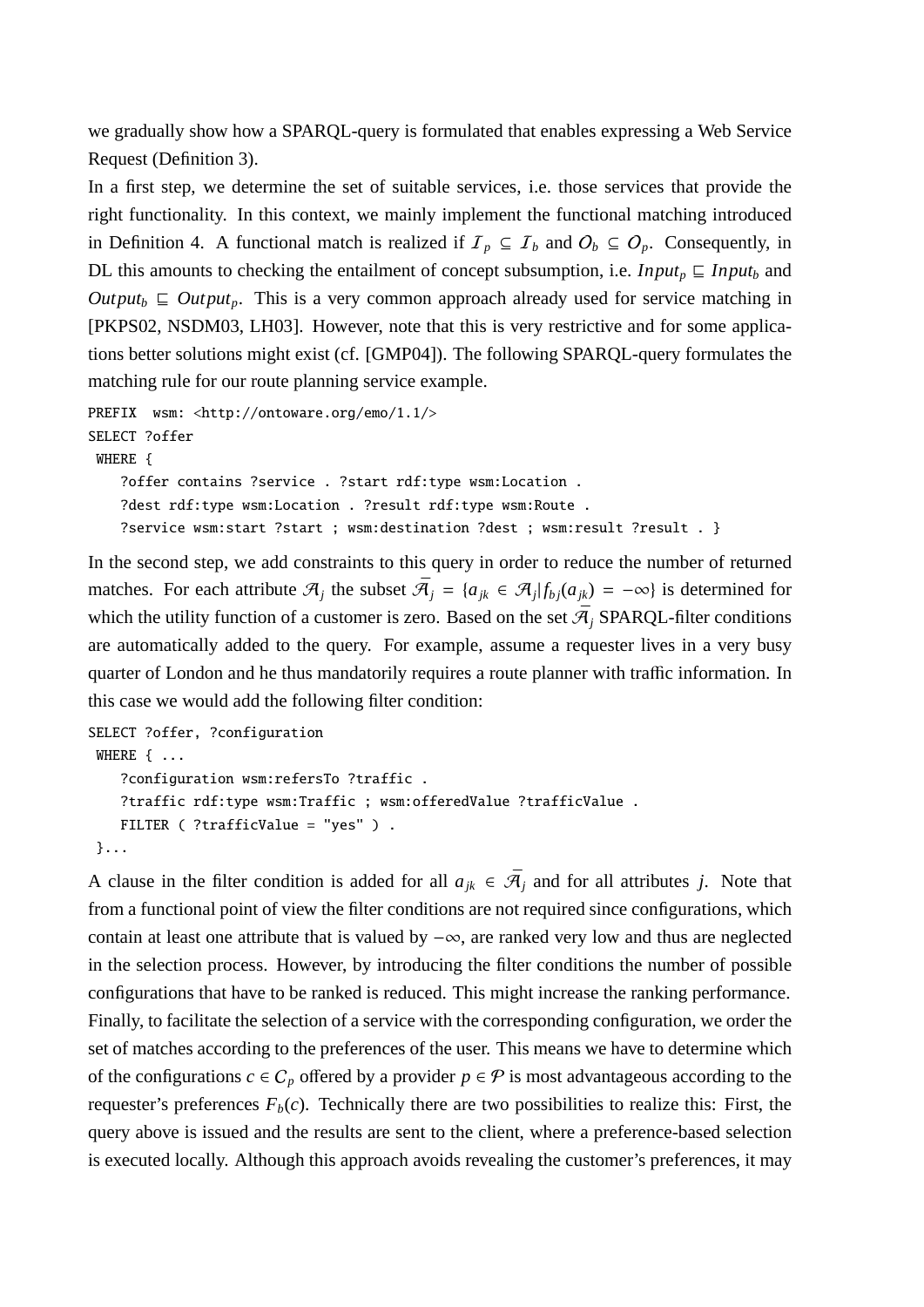lead to a high communication overhead, where in the worst case the entire repository has to be transferred to the requester. We thus opt for the second alternative. Here preferences are included as part of the request and the ranking is done by the server. This allows deriving only the best matches from a high number of suitable services in the repository. Methods for adding rich preferences to a query language are well-known in literature [Kie02, LL87, AW00]. Usually such queries are called *preference queries* and are implemented by database built-ins as well as SQL syntax extensions. The KAON2 system enables preference queries by allowing built-in predicates in the SPARQL query. Therefore, the SPARQL syntax is extended by the "EVALUATE" keyword. Again we exemplify the approach using a *Point Based Function* definition. But this time we encode the function as a *String* in the query rather than adding it to the knowledge base (as done for offers in Section 3.3). In order to realize this approach the predicate *pbF* is introduced. *pbF* takes a String representation of the tuples representing the *Point Based Function* and an attribute value. The predicate evaluates the *Point Based Function* and returns the score of the attribute value. The query below illustrates this approach using the three attributes of our route planning example. Note that for simplicity reasons scaling as well as weighting issues are omitted.

```
SELECT ?offer, ?configuration, ?u
```

```
WHERE { ...
```

```
?offer wsm:hasPrice ?price .
   ?price wsm:providedConfiguration ?configuration .
   ?configuration wsm:refersTo ?traffic ; ?weather ; ?routeType .
   ?traffic rdf:type wsm:Traffic ; wsm:offeredValue ?trafficValue .
   EVALUATE ?val1 := pbf("(yes, 1), (no, 0.3)", ?trafficValue).?weather rdf:type wsm:Weather ; wsm:offeredValue ?weatherValue .
   EVALUATE ?val1 := pbf("(yes, 0.8), (no, 0.6)",?wheaterValue).
   ?routeType rdf:type wsm:RouteType ; wsm:offeredValue ?routeTypeValue .
   EVALUATE ?val1 := pbF("(quickest,0.5),(cheapest,0.5)",?routeTypeValue).
   EVALUATE ?val := sum(?val1,?val2,?val3) .
   EVALUATE ?u := sub(?val,?price) }
ORDER BY DESC(?u)
```
The result of this query is a set of matches ordered according to the preference structure introduced in Definition 5. Thus, the corresponding selection rules can be applied. In the next section, we present a concrete implementation of our selection algorithm. In addition, we discuss the performance of the algorithm.

# **4 Implementation**

The algorithm presented in this paper is implemented within a larger framework consisting of two components: A server component provides a repository for Web service offers. The repository is a DL knowledge base that can be queried using the KAON2 reasoner. KAON2 is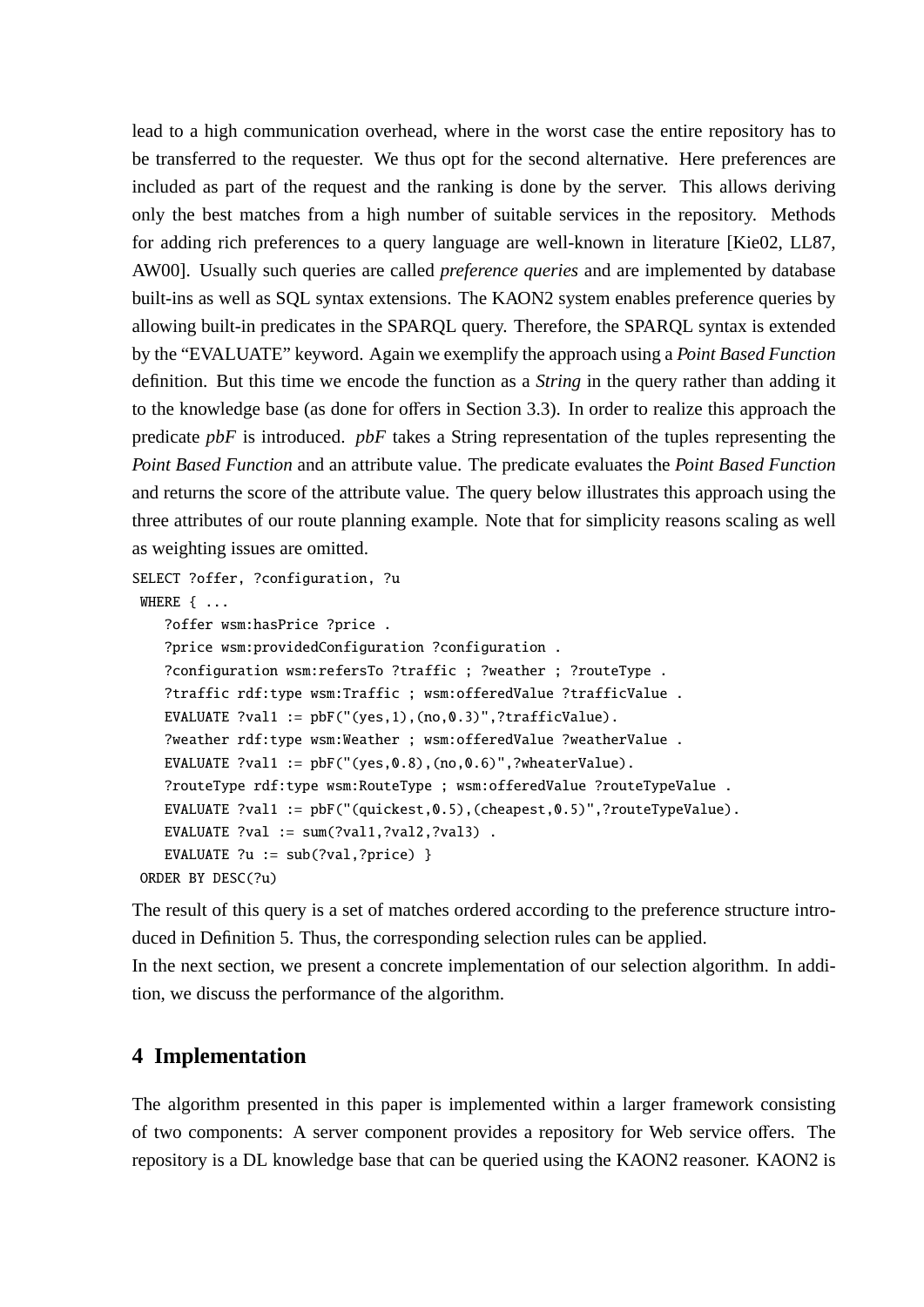

Figure 2: Generation of SPARQL-query.

chosen because it supports the logical fragment required for our offer and request descriptions, while being optimized for query answering [MS06], which is the main focus of the repository. In addition, there are components that transform WSDL and HTML forms to ontology-based descriptions and a Web crawler, which searches the Web for available service descriptions. The second component is a client that facilitates the specification of Web service offers and requests. Since the terminology used by participants might be different, mapping between ontologies can be specified using the formalism presented in [HM05]. Generally, the framework supports more expressive service descriptions than we use in this paper. For example, the service description could include behavioral aspects as presented by Agarwal and Studer [AS06].

Figure 2 shows the request generator which is part of the client tool. It can be used to graphically compose a query. Preferences can be added to all attributes in the query (visualized by a blue circle with a 'P'). By pressing this symbol a window pops up that allows for expressing *Point Based Functions*, *Piecewise Linear Functions* and *Pattern Based Functions*. Once the search button is pressed, the query is formalized using SPARQL and sent to the server. Ranked results are shown and can be browsed using the windows below the search button.

In order to evaluate the performance of the algorithm we conducted a simulation. In this context, offers and requests are randomly generated using a uniform distribution. The set of offers is stored in the knowledge base and the requests are used to generate the queries. The time between sending the query and receiving the result is measured. In order to avoid possible network delays the simulation is done on a single machine. Several simulation runs are conducted with varying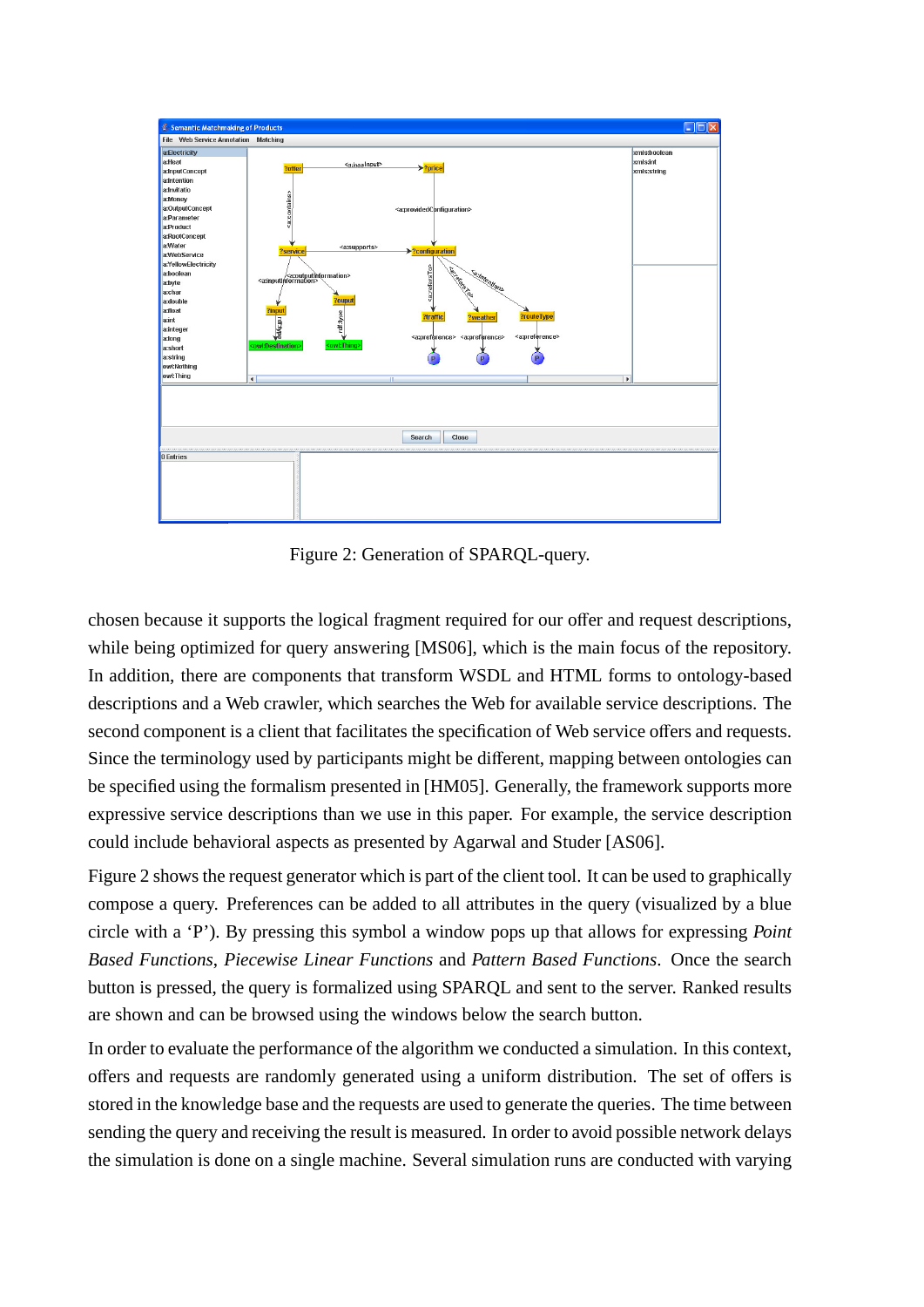

Figure 3: Query time.



number of offers in the knowledge base and varying service complexity. For each setting the average query time is determined based on ten simulation runs. We analyzed the worse case scenario, where all offers functionally match the request, no hard constraints are defined, and all offers provide all configurations. We evaluated two versions of the algorithm:

*Algorithm 1:* In the first algorithm we simply query the knowledge base and calculate the price of an offer using Rule 7. This has to be done for every relevant configuration, i.e. |Θ||C| configurations in the worst case.

*Algorithm 2:* To avoid unnecessary repetition of the same evaluations we introduce *caching* of prices in algorithm 2. After calculating the price for a certain configuration according to the pricing policies in the offer, we store this price as an instance in the knowledge base which avoids additional evaluations for further requests. However, this approach increases the size of the knowledge base by additional  $5|\Theta||C| - 4|\Theta|$  axioms compared to Algorithm 1. In a first step, we do not limit the cache size. However, in case of limited storage/memory capacity an adequate caching replacement strategy has to be introduced.

Figure 3 and 4 show the interdependency between the number of offers, the number of configurations in an offer, and the query time for algorithm 1 and 2, respectively. For scenarios with a low number of orders  $\leq 500$  or a low number of configurations  $\leq 100$  query answering is realized under five second. However, query answering slows down to 70 seconds with 2500 orders and 250 configurations in the knowledge base, which is mainly due to the high number of price calculations. Therefore, the caching of prices used in Algorithm 2 speeds up service selection considerably. However, one should be aware that Algorithm 2 is significantly more resource demanding.

Generally, the evaluation shows that our selection algorithm might be applicable in scenarios where either the number of offers or the number of configurations per offer is moderate or where the selection performance is not crucial. To improve the performance introducing an instance for each configuration should be avoided and the optimization should be done directly based on the pricing functions, possibly with a built-in predicate implementing a simplex algorithm.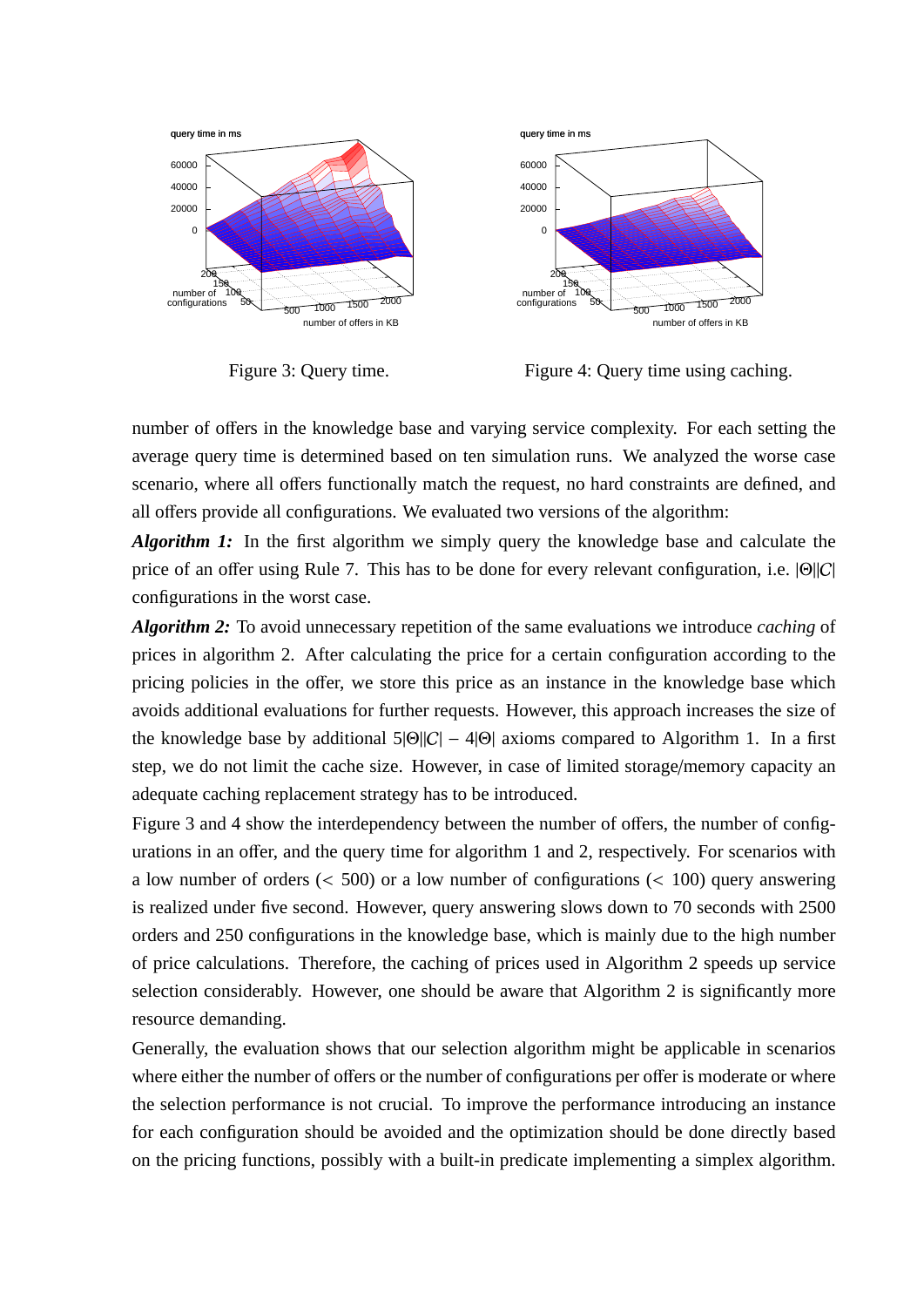Moreover, we could exploit the additive structure of pricing and scoring functions, perform the maximization per attribute and aggregate the maximal values for all attributes. Thereby, the complexity of the problem can be considerably reduced.

# **5 Related Work**

First approaches addressing the configurability of services are policy languages like WS-Policy, EPAL and WSPL. They allow to define which configuration are supported by a provider or desired by a requestor, but no prices or preferences can be attached. WS-Agreement [Gri05] extends WS-Policy in this direction and provides the means for attaching prices and preferences to configurations. However, all these specifications are based purely on XML and thus lack formal semantics. KAoS [UBJ04] and REI [Kag04] are ontology-based approach for expressing policies. However, they also evaluate either to true or false and thus provide no ranking of the alternatives.

In literature we can identify three major branches of work that strive for ranking of suitable services. First, there are logic-based approaches (e.g., [PKPS02], [GMP04], [NSDM03]) that allow for different degrees of matches based on partial or incomplete matches. However, such rankings are typically rather coarse and one can argue that pure logical matchmaking without value reasoning is not sufficient [SRT05, KFKS05]. Second, there are matchmaking approaches purely based on information retrieval techniques like [BK06]. Here rankings are calculated by defining similarity measures for service properties. Klusch and colleagues [KFKS05] extend logic-based matchmaking with syntactic measures. This is similar to our approach, since we use a logic-based approach for matchmaking of service functionality. In addition, similarity measures can be seen as special preference functions. However, our selection approach is not limited to similarity-based preferences. It is also possible to specify the valuation of certain alternatives explicitly. This is also possible in the system presented by Balke and Wagner [BW03]. They use SQL-based preference queries introduced in [Kie02]. However, their work is not based on semantic service annotations. A third branch of work relies on logical rule languages to specify preferences (as in our case SWRL). Prominent examples are SweetDeal [GP03] and the work by Oldham and colleagues [OVSH06]. Although these approaches show how preferences can be formally represented, they currently lack a formal selection model as we presented in section 2.

All approaches above consider only the case of selecting a single service. Approaches beyond this simple case are presented in [SNVW06] and [ZBN<sup>+</sup>04]. [SNVW06] presents an multiattribute combinatorial auction for grid service markets with multiple sellers and buyers bidding on complex service bundles. Zeng and colleagues [ZBN<sup>+</sup>04] present two methods for selecting a service based on several QoS-criteria. In this context, they consider not only one single service, but optimize the utility for an entire composition of services using integer programming.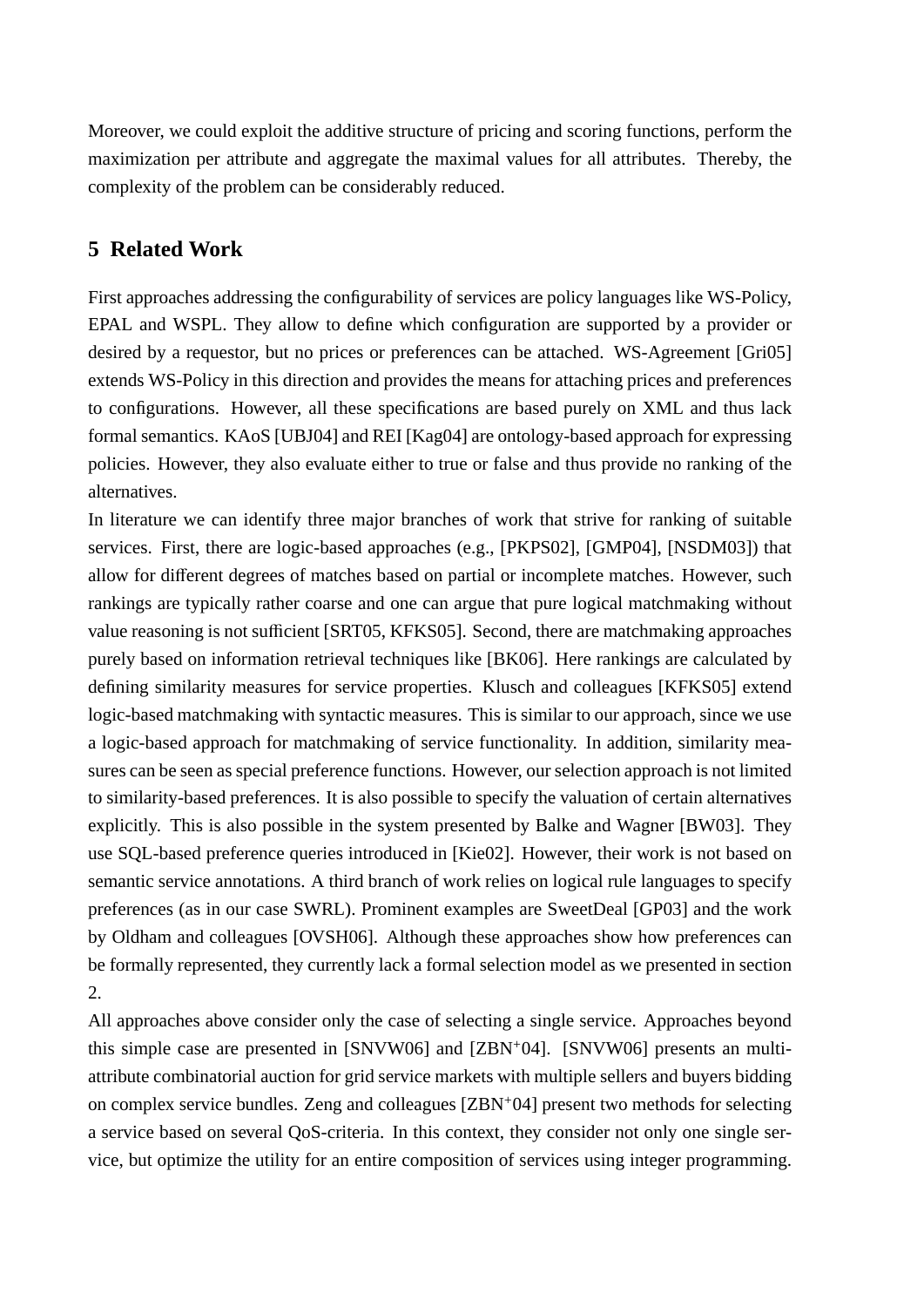However, the problem of service selection for multiple service requests is beyond the scope of this paper.

# **6 Conclusion**

The work in this paper addresses a problem that arises with the increasing differentiation of services in electronic markets. This requires mechanisms to describe configurable services and algorithms to discover and select suitable services and configurations. It is shown, how the abstract selection model can be implemented by leveraging standardized web languages, such as OWL-DL, SWRL and SPARQL. This facilitates interoperability in heterogenous and open environments. In a first step, a rather simple optimization algorithm is applied to rank the service offers according to the preferences of a requester. The algorithm is evaluated by means of a simulation. The evaluations indicate that, while being suitable for rather simple service descriptions or small repositories, the system is not yet capable of selecting from a large repository of complex services in run-time. We are currently working on the scalability of the system and plan to add a built-in predicate which efficiently implements the optimization problem. In doing this, iterating over all configurations can be avoided and the number of instances in the repository can be reduced. Moreover, we plan to extend our approach in order to allow specifying preferences also for functional, dynamic and continuous service properties.

### **Acknowledgments**

This work was funded by the German Research Foundation (DFG) in scope of Graduate School Information Management and Market Engineering.

### **References**

- [AFJ<sup>+</sup>05] R. Akkiraju, J. Farrell, J.Miller, M. Nagarajan, M. Schmidt, A. Sheth, and K. Verma. Web Service Semantics - WSDL-S, " A joint UGA-IBM Technical Note, version 1.0,. Technical report, April 2005.
- [AS06] S. Agarwal and R. Studer. Automatic matchmaking of web services. In *Int. Conf. on Web Services (ICWS'06)*, Chicago, USA, 2006. IEEE Computer Society.
- [AW00] R. Agrawal and E. L. Wimmers. A framework for expressing and combining preferences. In *SIGMOD '00: Proceedings of the 2000 ACM SIGMOD international conference on Management of data*, pages 297–306, New York, NY, USA, 2000. ACM Press.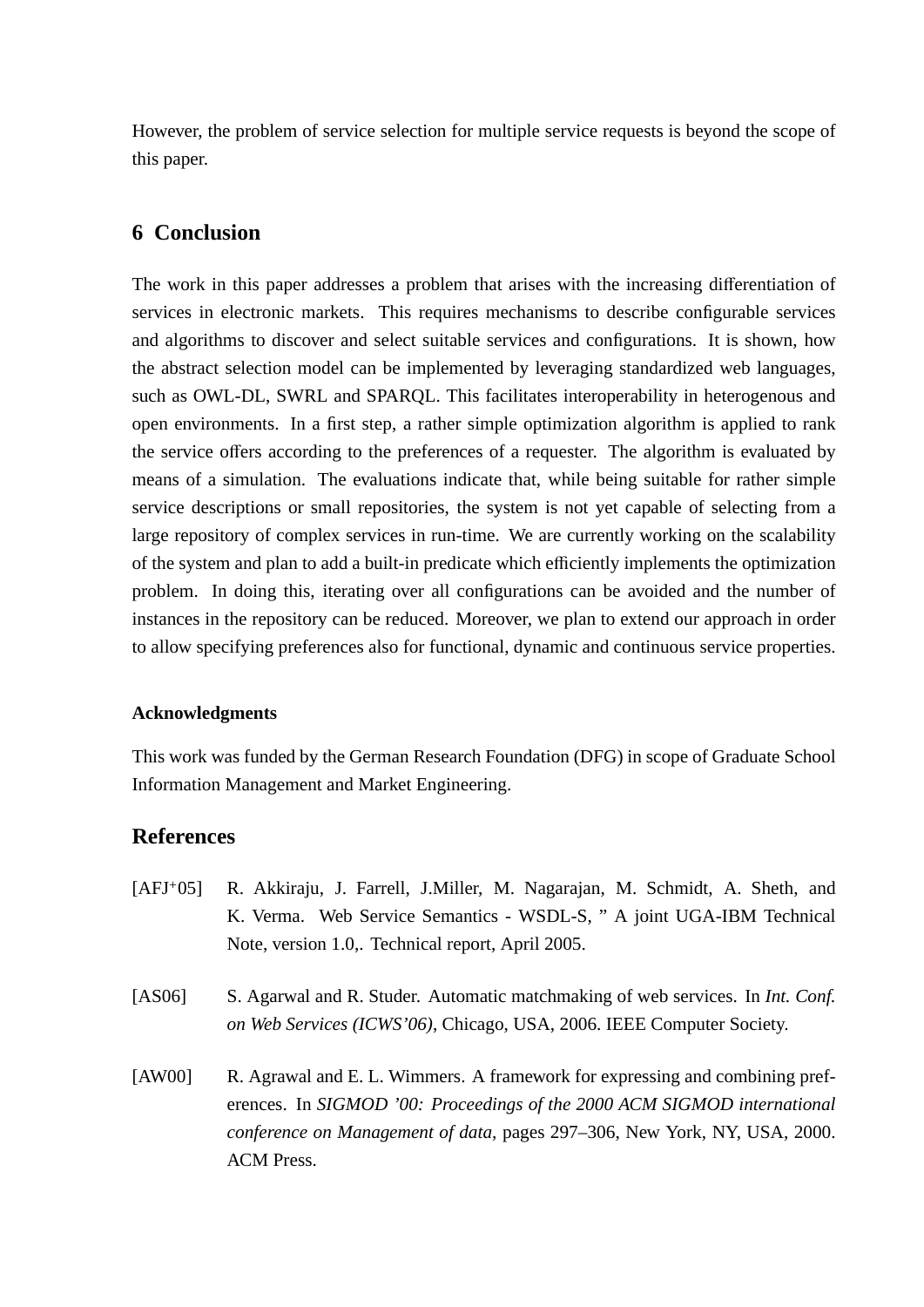- [BCM<sup>+</sup>03] F. Baader, D. Calvanese, D. McGuinness, D. Nardi, and P. F. Patel-Schneider, editors. *The Description Logic Handbook: Theory Implemenation and Applications*. Cambridge University Press, 2003.
- [BK05] M. Bichler and J. Kalagnanam. Configurable offers and winner determination in multi-attribute auctions. *European Journal of Operational Research*, 160(2):380– 394, January 2005.
- [BK06] A. Bernstein and C. Kiefer. Imprecise RDQL: Towards Generic Retrieval in Ontologies Using Similarity Joins. In *21th Annual ACM Symposium on Applied Computing (SAC)*, New York, NY, USA, 2006. ACM Press.
- [BVEL04] S. Brockmans, R. Volz, A. Eberhart, and P. Löffler. Visual modeling of OWL DL ontologies using UML. In S. M. et al., editor, *Proc. of the 3rd International Semantic Web Conference*, pages 198–213, Hiroshima, Japan, November 2004. Springer LNCS.
- [BW03] W.-T. Balke and M. Wagner. Towards personalized selection of web services. In *Proc. of the 12th Int. World Wide Web Conference*, 2003.
- [GMP04] S. Grimm, B. Motik, and C. Preist. Variance in e-business service discovery. In *Semantic Web Services: Preparing to Meet the World of Business Applications, workshop at ISWC 2004*, 2004.
- [GP03] B. Grosof and T. Poon. SweetDeal: Representing agent contracts with exceptions using XML rules, ontologies, and process descriptions. In *Proc. of the 12th Int. Conf. on the World Wide Web (WWW 2003)*, Budapest, Hungary, May 2003.
- [Gri05] Grid Resource Allocation and Agreement Protocol Working Group. Web services agreement specification. https://forge.gridforum.org/projects/ graap-wg/document/WS-AgreementSpecification/en/7, June 2005.
- [Gru93] T. R. Gruber. A translation approach to portable ontologies. *Knowledge Acquisition*, 5(2):199–220, 1993.
- [HM05] P. Haase and B. Motik. A mapping system for the integration of owl-dl ontologies. In A. Hahn, S. Abels, and L. Haak, editors, *IHIS 05: Proceedings of the first international workshop on Interoperability of heterogeneous information systems*, pages 9–16, 2005.
- [HPS04] I. Horrocks and P. F. Patel-Schneider. A proposal for an OWL rules language. In *Proceedings of the 13th International Conference on the World Wide Web (WWW 2004)*, pages 723–731, New York, USA, 2004. ACM Press.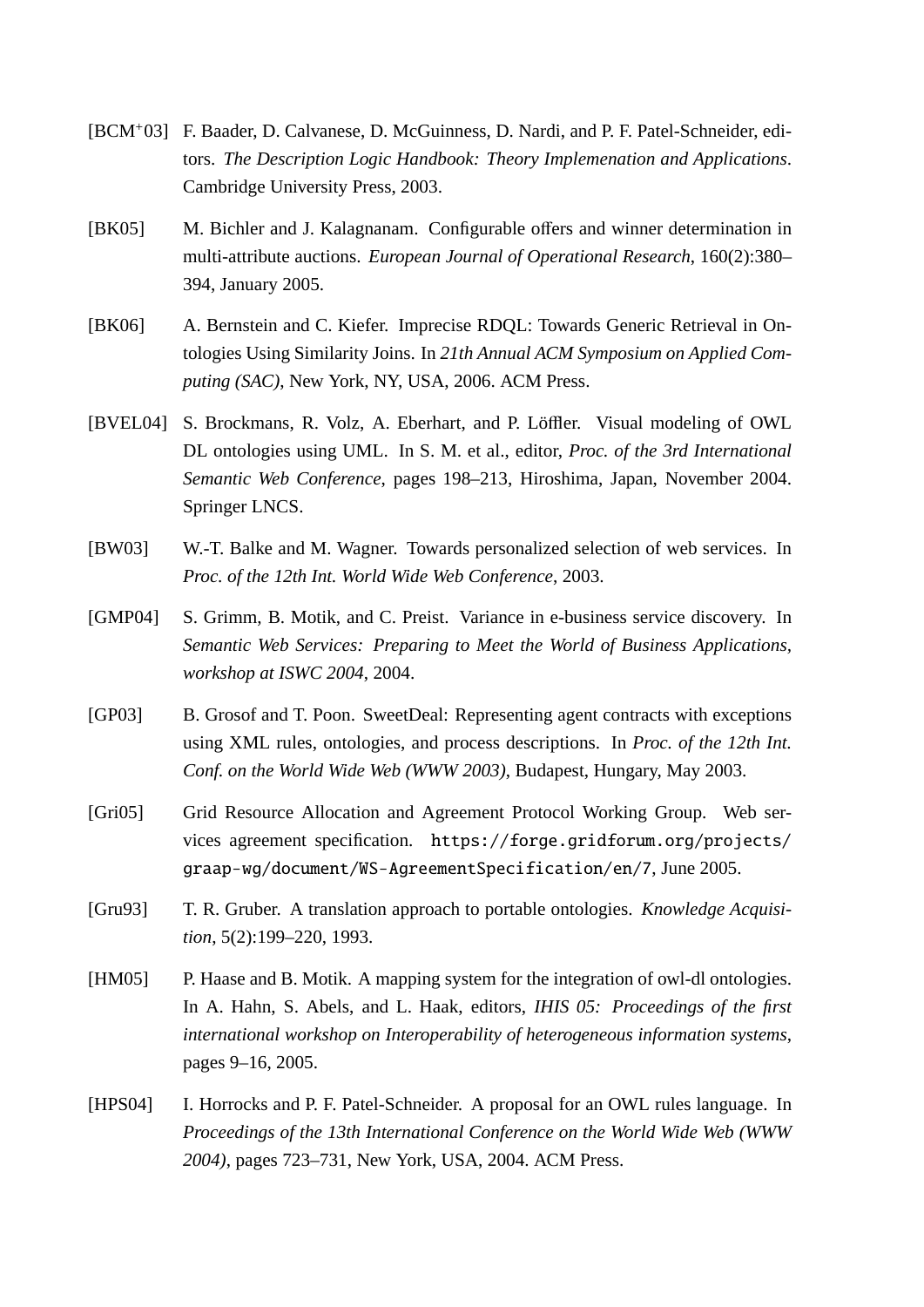- [HPSB<sup>+</sup>04] I. Horrocks, P. F. Patel-Schneider, H. Boley, S. Tabet, B. Grosof, and M. Dean. SWRL: A semantic web rule language combining OWL and RuleML. W3C Submission, avilable at http://www.w3.org/Submission/SWRL, May 2004.
- [Kag04] L. Kagal. *A Policy-Based Approach to Governing Autonomous Behavior in Distributed Environments*. PhD thesis, University of Maryland Baltimore County, Baltimore MD 21250, November 2004.
- [KFKS05] M. Klusch, B. Fries, M. Khalid, and K. Sycara. Owls-mx: Hybrid semantic web service retrieval. In *Proceedings of 1st Intl. AAAI Fall Symposium on Agents and the Semantic Web*, Arlington VA, USA, 2005. AAAI Press.
- [Kie02] W. Kießling. Foundations of preferences in database systems. In *VLDB'02: Proc. of the 13th Int. Conf. on Very Large Databases*, pages 311–322, 2002.
- [KLP<sup>+</sup>04] U. Keller, R. Lara, A. Pollers, I. Toma, M. Kifer, and D. Fensel. WSMO Web Service Discovery, November 2004. http://www.wsmo.org/TR/d5/d5.1/v0.1.
- [KR76] R. L. Keeney and H. Raiffa. *Decisions with Multiple Objectives: Preferences and Value Tradeo*ff*s*. J. Wiley, New York, 1976.
- [LAO<sup>+</sup>06] S. Lamparter, A. Ankolekar, D. Oberle, R. Studer, and C. Weinhardt. A policy framework for trading configurable goods and services in open electronic markets. In *Proceedings of the 8th Int. Conference on Electronic Commerce (ICEC'06)*, New Brunswick, Frederiction, Canada, August 2006.
- [LH03] L. Li and I. Horrocks. A software framework for matchmaking based on semantic web technology. In *WWW '03: Proceedings of the twelfth international conference on World Wide Web*, pages 331–339. ACM Press, 2003.
- [LL87] M. Lacroix and P. Lavency. Preferences; putting more knowledge into queries. In *VLDB '87: Proceedings of the 13th International Conference on Very Large Data Bases*, pages 217–225, San Francisco, CA, USA, 1987.
- [MM03] D. J. Mandell and S. McIlraith. Adapting BPEL4WS for the Semantic Web: The Bottom-Up Approach to Web Service Interoperation. In D. Fensel, K. P. Sycara, and J. Mylopoulos, editors, *2nd Int. Semantic Web Conference (ISWC)*, volume 2870 of *LNCS*, pages 227–247, Sanibel Island, FL, USA, 2003. Springer.
- [MS06] B. Motik and U. Sattler. A comparison of reasoning techniques for querying large description logic aboxes. In *Proc. of the 13th International Conference on Logic for Programming Artificial Intelligence and Reasoning (LPAR 2006)*, Phnom Penh, Cambodia, November 2006.